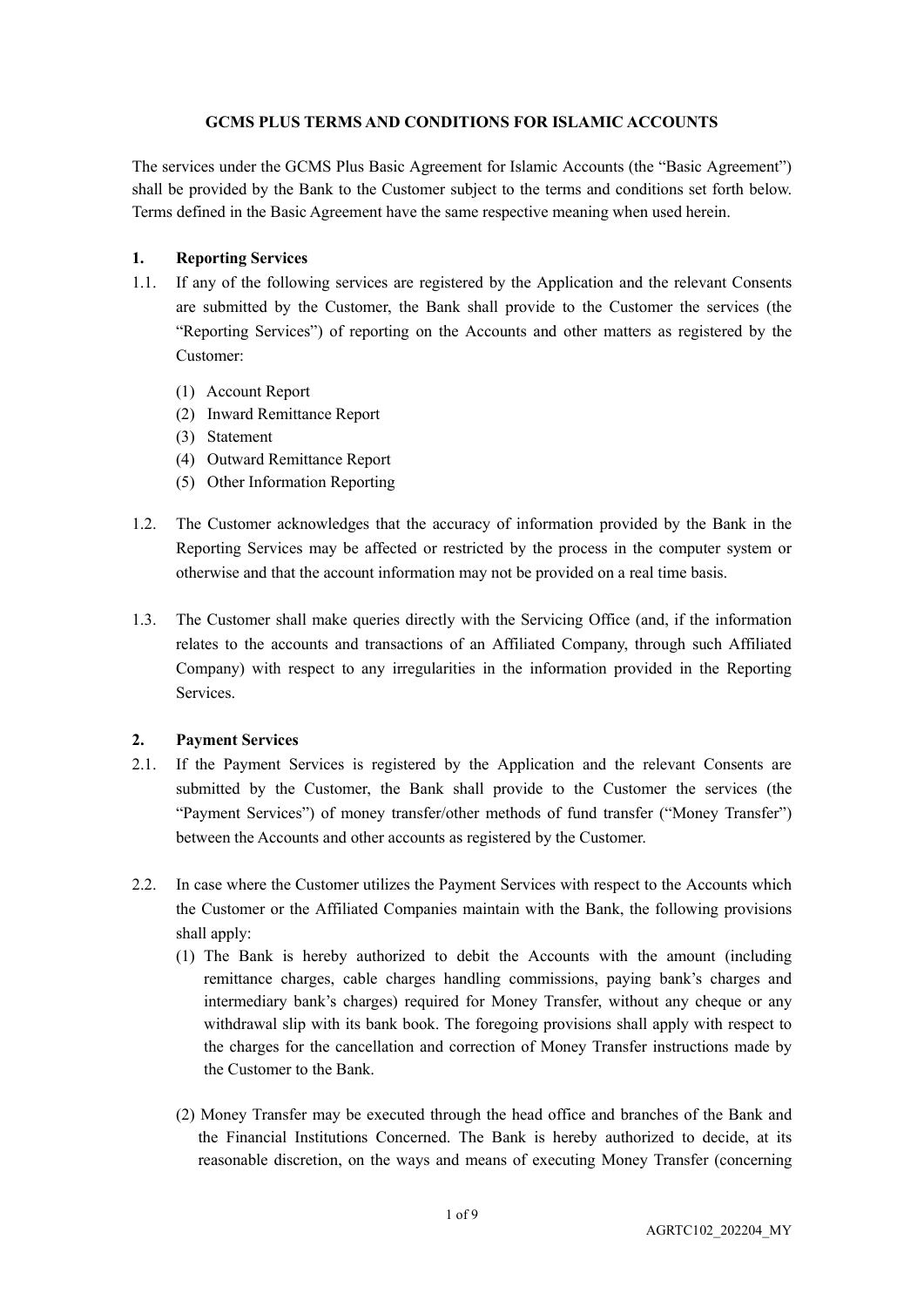the routes and the ways of money transfer and transmission of instructions with the Financial Institutions Concerned and other matters). In executing Money Transfer and making payments in relation thereto, the Bank and the Financial Institutions Concerned may rely on the identifying Bank Code, account number or other numerical/alphabetical/kana letter information included in the Customer's instruction. Unless caused by the gross negligence or willful misconduct of the Banks, (i) the Bank shall not be responsible for damages caused to the Customer by the inconsistency between such identifying information and parties named, and (ii) the Customer shall indemnify the Bank against any damages which the Bank may incur as a result of any inconsistency thereof.

- (2) The Customer agrees that the Payment Services shall be provided in accordance with the local customs and practices, laws and regulations or the handling procedures of the Bank and the Financial Institutions Concerned. In case where Money Transfer is executed in a currency other than the currency of the place where the beneficiary is situated, the Customer agrees that the currency and the exchange rate applicable to the payment to the beneficiary shall be determined by the Bank or the Financial Institutions Concerned in accordance with the local customs and practices, laws and regulations or the handling procedures of the Bank and the Financial Institutions Concerned.
- (3) The terms and conditions of the Bank's overseas remittance regulations and domestic remittance regulations and other rules which the Bank generally applies to similar transactions shall apply with respect to matters not provided for in the Basic Agreement and these Terms and Conditions.
- (4) The Customer and Affiliated Companies (a) agree that the Bank may provide, for the purpose of Money Transfer, the information necessary to identify the applicant of Money Transfer, including their names and addresses and the account number of the Accounts by listing the information on Money Transfer or through other methods and (b) undertake to provide the information necessary to identify the recipient of Money Transfer, including the name, address and account number of the recipient of Money Transfer, if required by the competent authorities or other public bodies or pursuant to the treaties, laws, regulations, customs, practices or international regulations and agreements.
- 2.3. In case where the Customer utilizes the Payment Services with respect to the Accounts which the Customer or the Affiliated Companies maintain with Financial Institutions Concerned other than the Bank, the following provisions shall apply:
	- (1) Money Transfer from the Accounts maintained with Financial Institutions Concerned other than the Bank shall be executed by transmitting Money Transfer instructions by the Bank to the Financial Institutions Concerned. The Bank is hereby authorized to decide, at its discretion, on the ways and means of transmitting Money Transfer instructions. In executing Money Transfer and making payments in relation thereto, the Bank and the Financial Institutions Concerned may rely on the identifying Bank Code, account number or other numerical/alphabetical/kana letter information included in the Customer's instruction. Unless caused by the gross negligence or willful misconduct of the Bank, the Bank shall not be responsible for damages caused to the Customer by the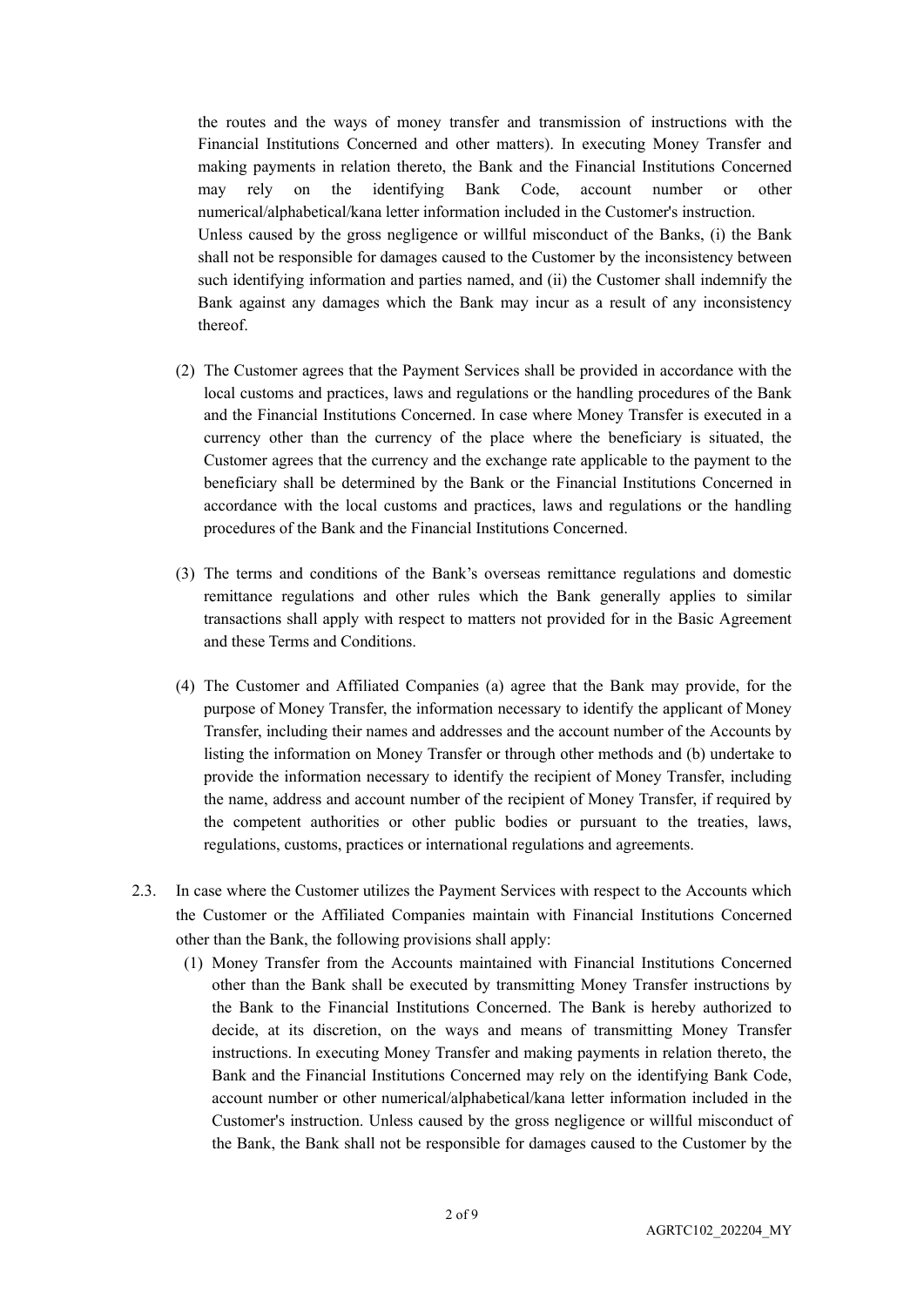inconsistency between such identifying information and parties named, and the Customer shall indemnify the Bank against any damages which the Bank may incur as a result of any inconsistency thereof.

- (2) The obligations of the Bank in this Clause 2.3 shall be limited to transmitting Money Transfer instructions to the Financial Institutions Concerned with which the Accounts are maintained. The Bank shall in no case be liable in relation to the execution of Money Transfer by the Financial Institutions Concerned.
- (3) The Customer agrees that related Payment Services of Money Transfer shall be executed in accordance with the local customs and practices, laws and regulations or the handling procedures of the Bank and the Financial Institutions Concerned. In case where Money Transfer is executed in a currency other than the currency of the place where the beneficiary is situated, the Customer agrees that the currency and the exchange rate applicable to the payment to the beneficiary shall be determined by the Bank or the Financial Institutions Concerned in accordance with the local customs and practices, laws and regulations or the handling procedures of the Bank and the Financial Institutions Concerned.
- (4) The terms and conditions of the Bank's overseas remittance regulations and other rules which the Bank generally applies to similar transactions shall apply with respect to matters not provided for in the Basic Agreement and these Terms and Conditions.
- 2.4. The Bank shall exert its best efforts to execute Money Transfer or to transmit Money Transfer instructions without delay, if the instruction for the Payment Services is received by the Bank before the cut off time set forth by the Bank.
- 2.5. The Customer acknowledges that Money Transfer may not be executed, whether or not a notice is given by the Bank, in any of the following cases:
	- (1) where the funds available in the Account are not sufficient for Money Transfer;
	- (2) where there exists security interest created over, or attachment made against, the funds in the Account and the disposition thereof is restricted or prohibited;
	- (3) where the instruction for the Payment Services does not satisfy the conditions set forth by the Bank;
	- (4) where there exists ambiguity, contradiction, omission or other defect in the instruction for the Payment Services;
	- (5) where the Bank observes that the instruction for the Payment Services may not be authorized by the Customer;
	- (6) where the execution of Money Transfer may be in conflict with applicable laws and regulations;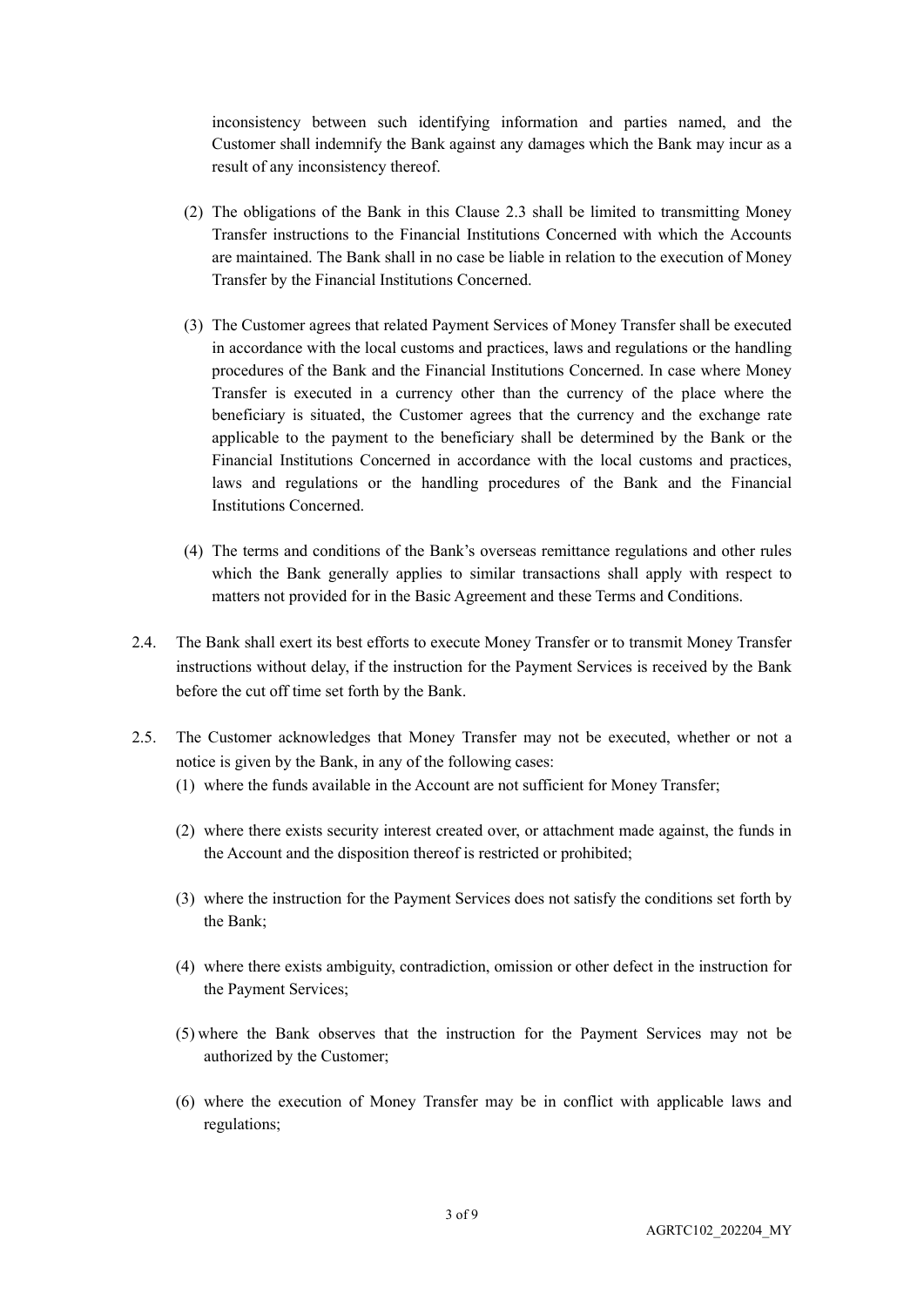- (7) where the bank (or its branch) with which the account of the recipient is maintained is not a correspondent bank of the Servicing Office with which the Account is maintained.
- (8) where any event occurs which renders Money Transfer difficult or impossible.
- 2.6. The Customer shall have no right to cancel or correct instructions for the Payment Services, if such instruction has been accepted by the Bank. If the Customer requests for cancellation or correction of the instruction given by the Customer or for refund of any executed Money Transfer, an application shall be made as set forth by the Bank. The Customer acknowledges that cancellation and refund of Money Transfer may not be effected due to the involvement of Financial Institutions Concerned or otherwise and that fees and other costs may be charged or deducted from the funds to be transferred by Financial Institutions Concerned. The Bank is hereby authorized to decide, at its discretion, on the ways and means of cancellation and refund of Money Transfer (concerning the routes, currency, foreign exchange rate and other matters).
- 2.7. The Customer shall bear the costs and expenses which may be incurred in relation to cancellation and refund of Money Transfer (including those incurred where cancellation and refund are not executed). The Customer shall indemnify the Bank from any damages to the Bank which may be incurred in relation to cancellation and refund of Money Transfer (including those incurred where cancellation and refund are not executed) except in the case of gross negligence or willful misconduct of the Bank. The Bank shall not be responsible for indemnifying the Customer for such damages. The Bank is hereby authorized to debit from the Accounts the amount to compensate for such costs, expenses and damages without any cheque or any withdrawal slip with its bank book.
- 2.8. The Bank shall, in principle, continue to provide the Payment Services to the Customer to whom it provides such services even in the event of the Bank's corporate reorganisation; provided, however, that if corporate reorganisation of the Bank will render it unable to provide such services to such the Customer, the Bank shall immediately provide notice thereof to such the Customer.

# **3. File Transfer Services**

- 3.1. If the File Transfer is registered by the Application and the relevant Consents are submitted by the Customer, the Bank shall provide to the Customer the payment services through the file transfer function (the "File Transfer Services").
- 3.2. The Customer shall transfer to the Bank the data (the "Data") through the file transfer function and in the form set forth by the Bank. The Customer shall, immediately after the transmission of the Data, notify the Bank thereof in the manner designated by the Bank. The Data shall become firm and fixed, if and when the Bank receives such notice and becomes aware of the Data.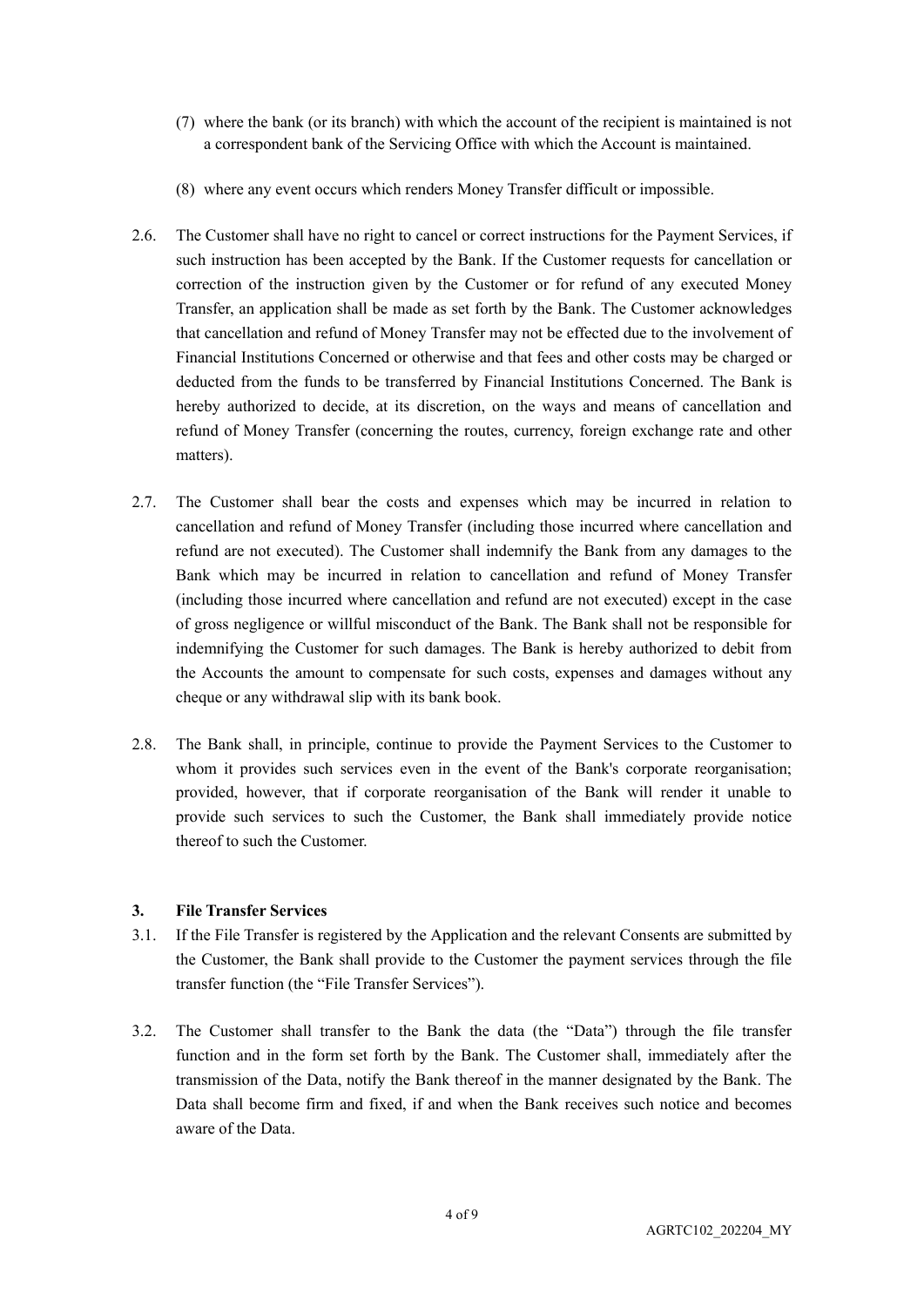- 3.3. The following provisions shall apply with respect to the bulk money transfer (the "Bulk Money Transfer") in the File Transfer Services:
	- (1) the Bank is hereby authorized to debit from the account designated in the Data (the "Settlement Account") the amount of transfer (including the transfer charges) without any cheque or any withdrawal slip with its bank book;
	- (2) the provisions in (2) to (5) of Clause 2.2 (provided that (i) "Money Transfer" shall read as "Bulk Money Transfer" and (ii) "Account" shall read as "Settlement Account"); and
	- (3) the Customer acknowledges that the total amount of file transfer is displayed only for reference purposes. The Bank shall effect the Bulk Money Transfer on the basis of the Data in the file transferred by the file transfer function. The Bank is under no obligation to verify the Data in the file.
- 3.4. The instruction for the File Transfer Services shall be received by the Bank by the cut off time set forth by the Bank. The Bank shall exert its best efforts to execute the Bulk Money Transfer without delay, if the instruction for the File Transfer Services is received before the cut off time.
- 3.5. The Customer acknowledges that the Bulk Money Transfer may not be effected, whether or not a notice is given by the Bank, in case where there exists ambiguity, contradiction, omission or other defect in the instruction for the File Transfer Services (including a case where the number and the total amount of transfer do not conform with the number and the total amount of transfer input by the Customer and displayed on the GCMS Plus screen).
- 3.6. The provisions in Clauses 2.5 to 2.7 shall apply mutatis mutandis with respect to the Bulk Money Transfer (provided that (i) "Money Transfer" shall read as "Bulk Money Transfer", (ii) "Account" shall read as "Settlement Account" and (iii) "Payment Services" shall read as "Bulk Money Transfer").
- 3.7. The Customer may utilize, through the file transfer function, the Services (other than the Bulk Money Transfer) which may be provided by each Servicing Office. The terms and conditions which such Servicing Office may publicize on the web site shall apply to such Services.

# **4. Beneficiary Advice Services**

- 4.1. If the Beneficiary Advice is registered together with the Payment Services, the Bank shall provide to the Customer the services of sending a payment advice by e-mail (the "Payment Advice E-mail") to the recipient e-mail addresses (the "Recipient E-mail Address") as instructed by the Customer (the "Beneficiary Advice Services").
- 4.2. In case where the holder of the Recipient E-mail Address (the "E-mail Recipient") is an individual (such as an employee of the Customer), the Customer agrees:
	- (1) directly or through the Affiliated Company, to give a prior notice to the E-mail Recipient that the Recipient E-mail Address is provided to the Bank for the purpose of sending the Payment Advice E-mail and to obtain its consent in writing or otherwise (it being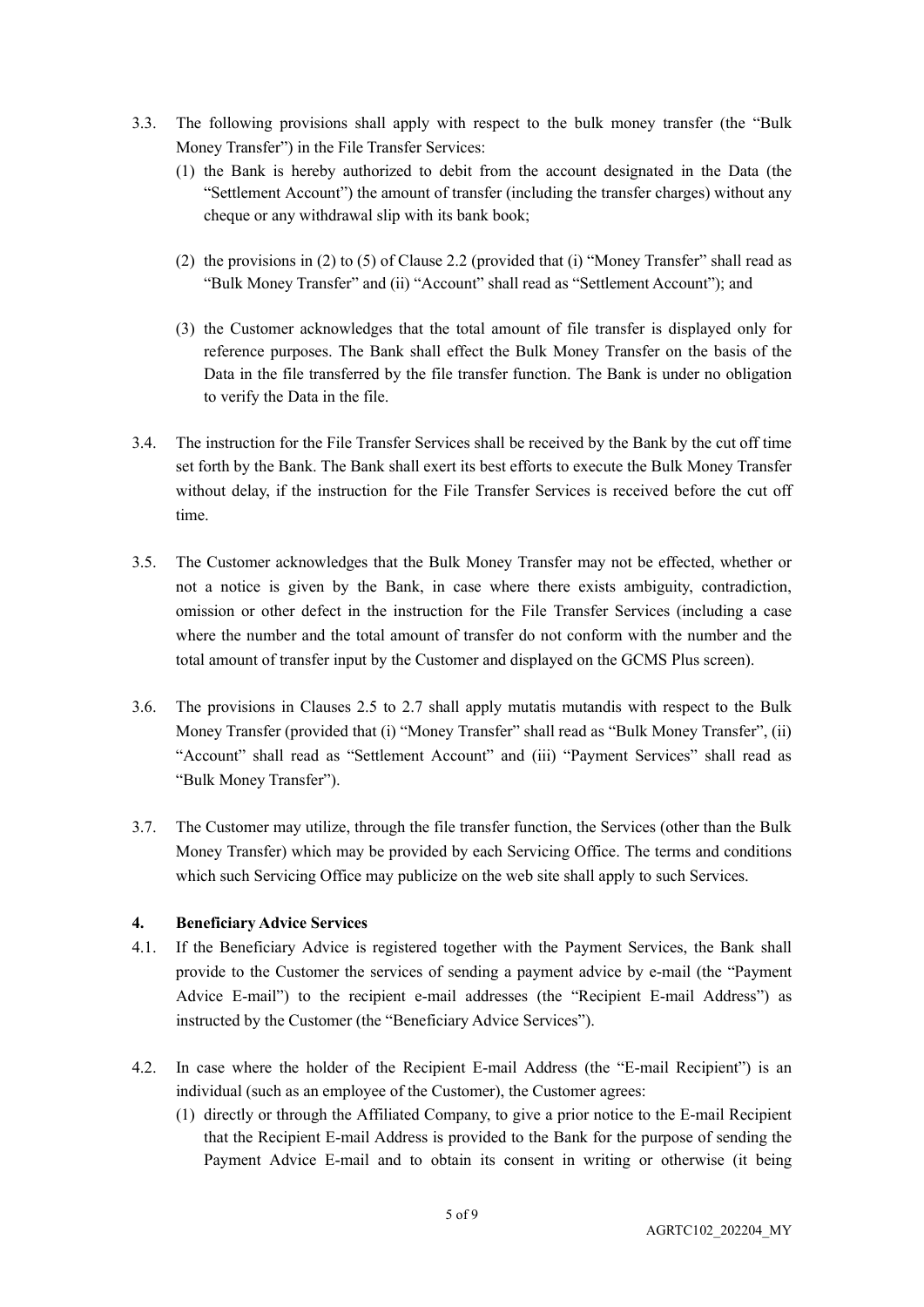understood that the Beneficiary Advice Services are provided subject to such consent);

- (2) immediately, to suspend the use of the Recipient E-mail Address, if so requested by the Email Recipient.
- 4.3. The Bank shall not use the Recipient E-mail Address other than for the purpose of sending the Payment Advice E-mail.
- 4.4. If the Bank is requested by the E-mail Recipient or any third party to suspend the Payment Advice E-mail, the Bank shall, without delay, notify the Customer thereof in writing and may request the Customer to suspend the use the Recipient E-mail Address. If requested to do so, the Customer shall immediately suspend the use of the Recipient E-mail Address. The Bank may, at its discretion, suspend the Beneficiary Advice Services as a whole, if the request to such effect is repeated by the E-mail Recipient or any other third party.
- 4.5. The Customer hereby acknowledges and agrees in relation to the Beneficiary Advice Services as follows:
	- (1) The Bank shall send the e-mail to the Recipient E-mail Address designated by the Customer and is under no obligation to verify the identity of the recipients.
	- (2) The Bank is under no obligation to confirm receipt of the Payment Advice E-mail.
	- (3) The Customer acknowledges that no security measures are taken with respect to the Payment Advice E-mail (including password protection and cryptography), for which the Bank shall not be responsible.
	- (4) The Bank shall not be responsible for any accident (including leakage of information) which may be caused by inaccuracy of the Recipient E-mail Address provided by the Customer.
	- (5) The Bank is under no obligation to deal with queries of the recipient of the Payment Advice E-mail, of which the Customer shall take care on its responsibility.
	- (6) If the Payment Advice E-mail is not received, the Bank is under no obligation to re-send the same.
	- (7) The Customer acknowledges that the Bank may not send the Payment Advice E-mail at any particular time due to the process of the system.

#### **5. Cash Forecasting Services**

5.1. Once the Customer has submitted the Cash Forecasting Service Application, Memorandum Regarding the Cash Forecasting Service and other documents designated by the Bank, the Bank will then provide the Customer with the Cash Forecasting Service, which allows the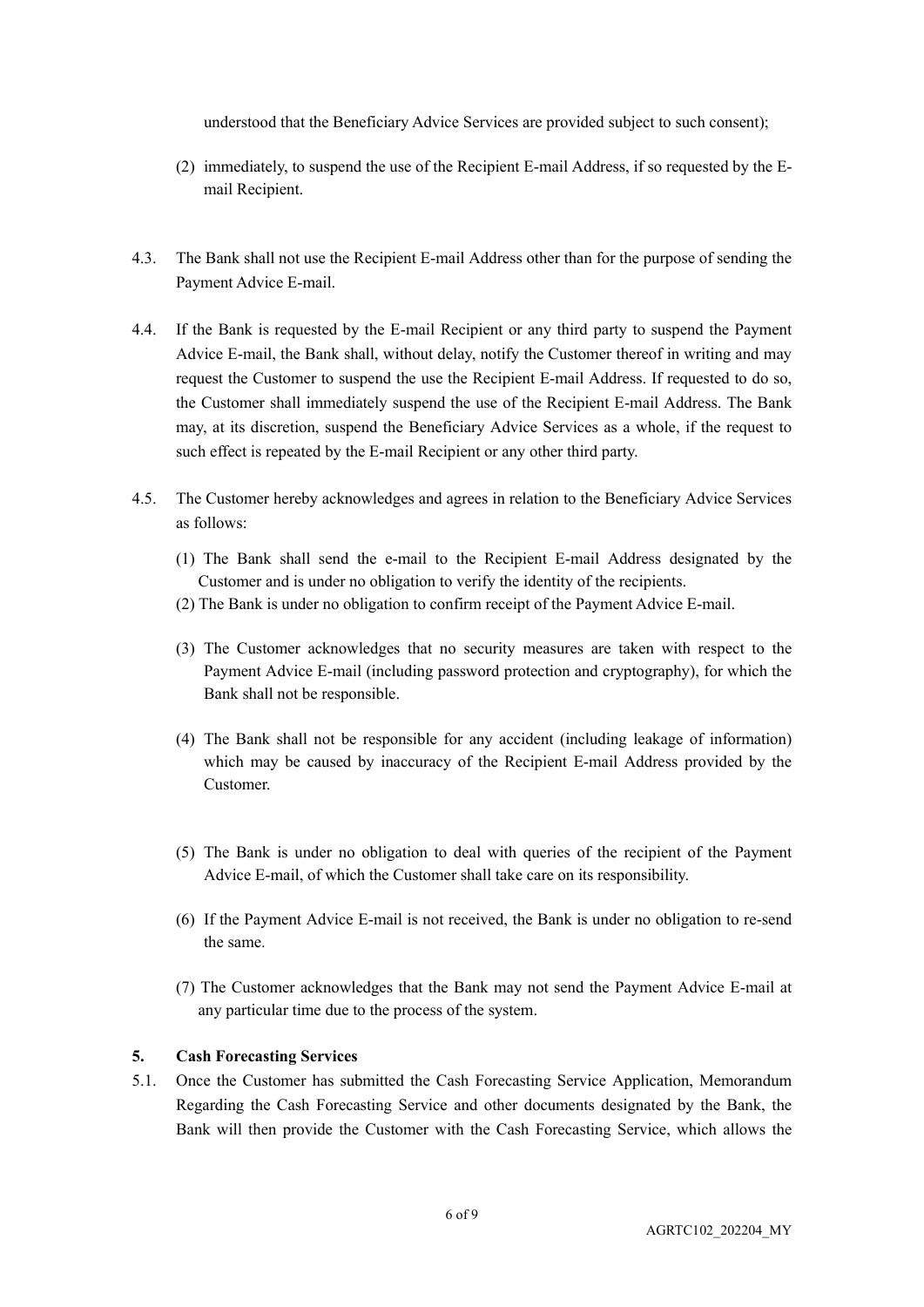Customer to manage and analyze information pertaining to the Account designated in the aforementioned documents and other information.

- 5.2. The Customer may commence the use of the Cash Forecasting Service if all of the following conditions are satisfied:
	- (1) the Customer having taken necessary steps as required by the Bank; and
	- (2) the Bank having given an approval with respect to the Account, the Servicing Office and the Affiliated Company for the Cash Forecasting Service and having taken other necessary steps.
- 5.3. The Customer acknowledges the following items:
	- (1) the accuracy of the information provided by the Bank may be affected by computer processing restrictions and otherwise, and that information may not be provided on a real time basis; and
	- (2) all forecasts provided in the Cash Forecasting Service are merely a reflection of the future deposits, deductions, transfers or other transactions that the Customer has instructed or informed the Bank of from time to time, and the Bank does not generate any forwardlooking information or predictions.
- 5.4. The Customer shall make queries directly with the Servicing Office (and, if the information relates to the accounts of an Affiliated Company, through such Affiliated Company) with respect to any irregularities in the information provided in the Cash Forecasting Service.

#### **6. File Encryption Services**

- 6.1. If the Customer provides the Bank with instructions for certain services in a file that has been encrypted based on the public key provided by the Bank (the "Instructions"), the Bank shall receive the Instructions from the Customer and shall decrypt the Instructions (the "File Encryption Services").
- 6.2. If the Bank is unable to decrypt the Instructions, the Bank has no obligation to perform services related to the Instructions, and the Bank shall not be liable to the Customer for any damages caused to the Customer as a result thereof.
- 6.3. As long as the Bank has conducted decryption pursuant to Clause 10.1 and performed the services related to the Instructions, the Bank shall treat such services as valid and effective, even if there is any illegal use by a third party or any other accidents in connection with the instructions and information contained in the encrypted file. The Bank shall not be liable to the Customer for any damages caused to the Customer as a result thereof.
- 6.4. The Customer shall, on its responsibility, prepare the encryption. The Bank has no obligation to verify the contents of the encryption by the Customer, and the Bank shall not be liable for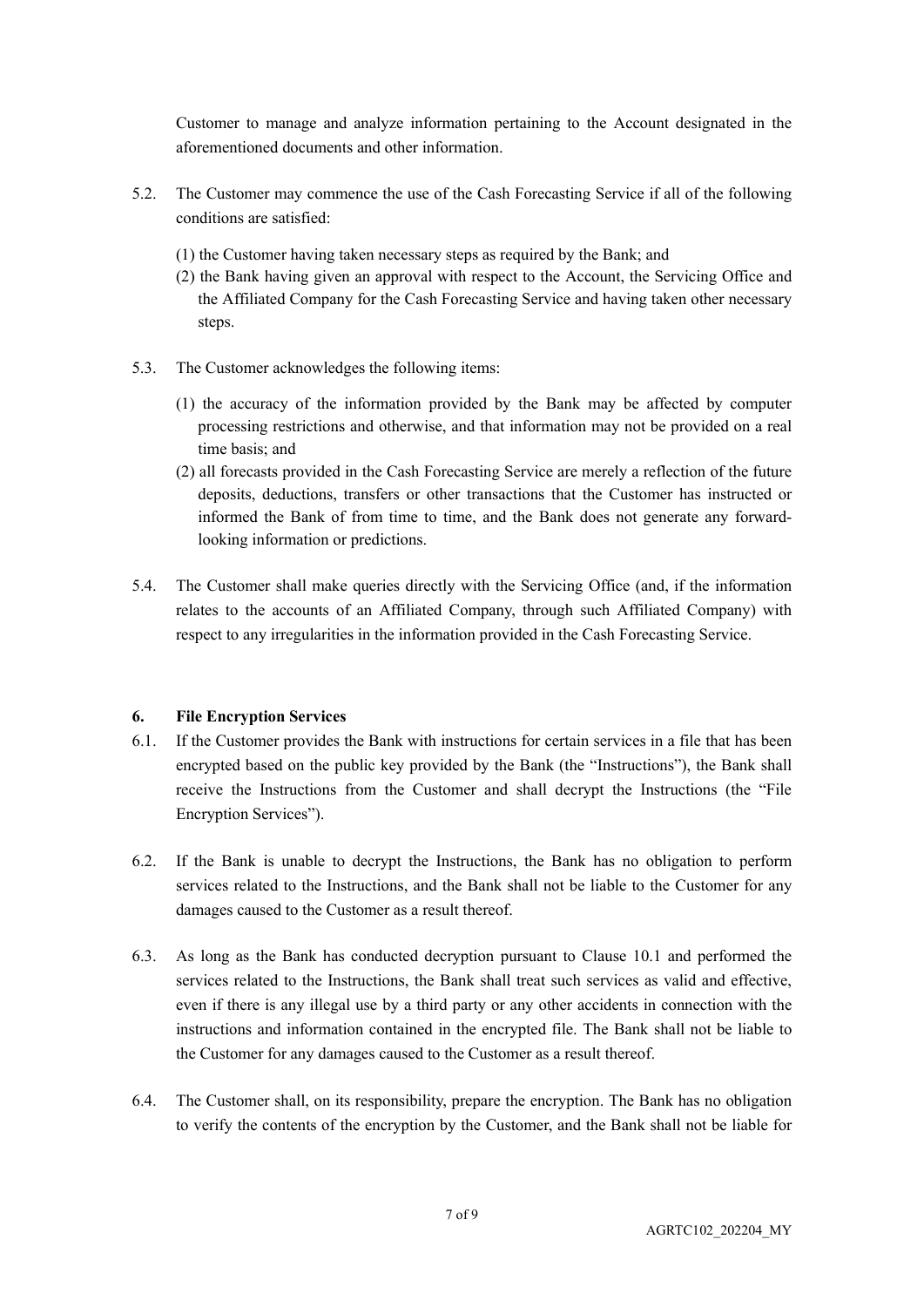any damages caused to the Customer due to errors in the encryption by the Customer or any other events attributable to the Customer.

- 6.5. The Customer shall, on its responsibility, manage the key used for encryption.
- 6.6. If the provision of the File Encryption Services has been suspended for any reason, the Customer must, on its responsibility, destroy all information provided by the Bank for the File Encryption Services.

### **7. COMSUITE Receivables Manager**

- 7.1. Once the Customer has submitted the COMSUITE Receivables Manager Service Setup for Multiple Products Applications and other documents designated by the Bank, the Bank will then provide the Customer with an online service that provides automatic reconciliation operation based on data regarding remittances into the Account and data regarding accounts receivable of the Customer (the "COMSUITE Receivables Manager").
- 7.2. The Customer may commence the use of the COMSUITE Receivables Manager if all of the following conditions are satisfied:
	- (1) the Customer having taken necessary steps as required by the Bank; and
	- (2) the Bank having given an approval with respect to the Account for the COMSUITE Receivables Manager and having taken other necessary steps.

#### **8. GCMS Plus Supplemental Tool**

- 9.1. If the GCMS Plus Supplemental Tool (the "Supplemental Tool") is registered by the Application, the Bank shall be deemed to have granted the Customer a non-exclusive and non-transferable right to use the Supplemental Tool subject to these Terms and Conditions.
- 9.2. The Supplemental Tool forms part of the Software, to which the provisions of the Basic Agreement shall apply.

#### **9. Affiliated Company**

If the Customer registers by the Application any Accounts, information and transactions of an Affiliated Company and the relevant Consent is submitted by such Affiliated Company, the Bank agrees to provide to the Customer the Services with respect to such Accounts, information and transactions.

### **10. Personal Information**

- 10.1. The Bank may use the personal information (such as the name, section/department, title, telephone number, facsimile number and e-mail address, which identifies any particular individual) provided by the Customer and Affiliated Companies in relation to the Services for the following purposes:
	- (1) to administer the application for, and implementation of, the Services;